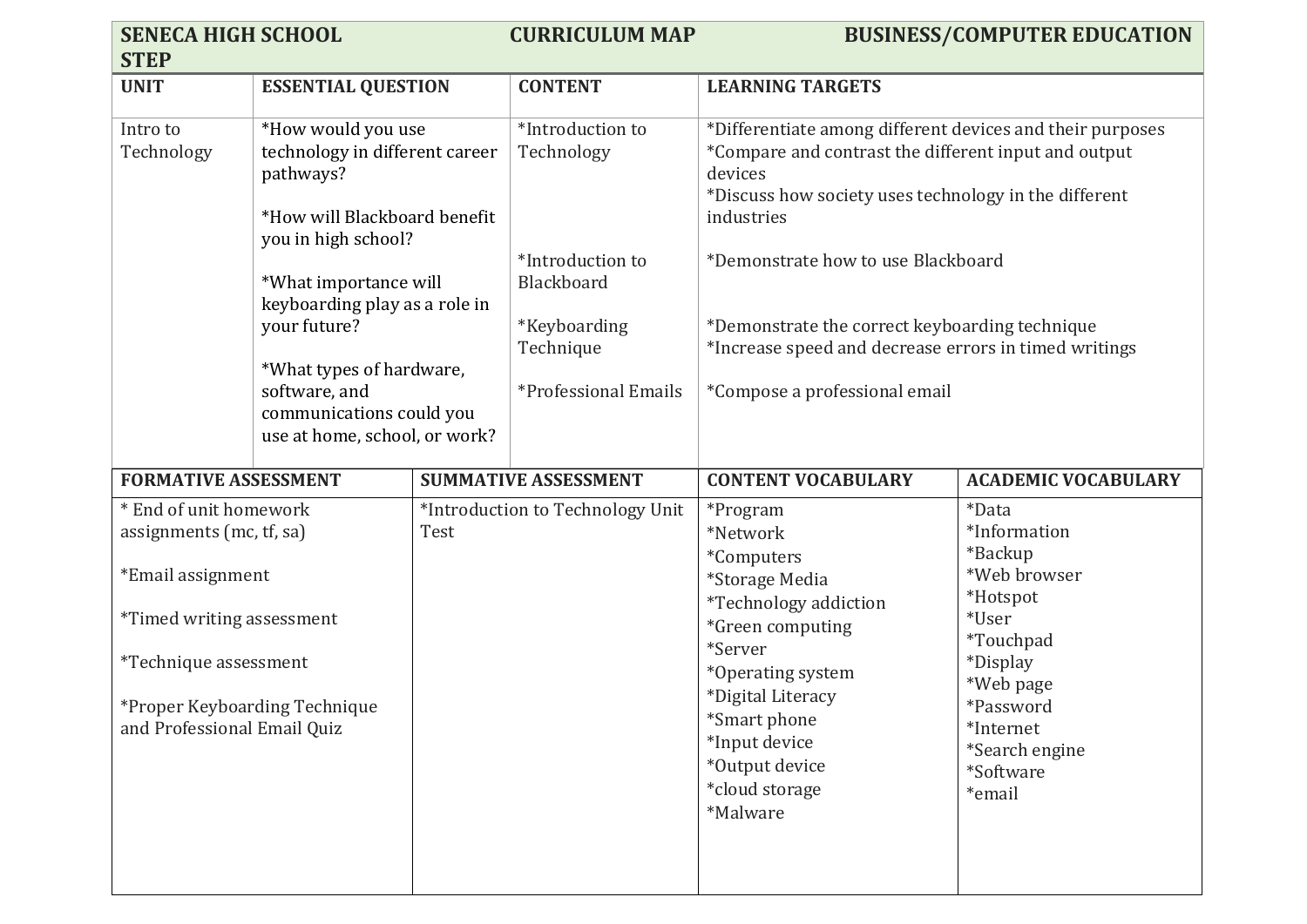| <b>STANDARDS</b> | <b>CCSSELA</b>                                                | <b>CCSSM</b> | <b>NBEA</b>   |
|------------------|---------------------------------------------------------------|--------------|---------------|
|                  | Reading in the Science and<br>Technical Subjects 9-10.2, 3, 4 |              | XVIII.<br>IV. |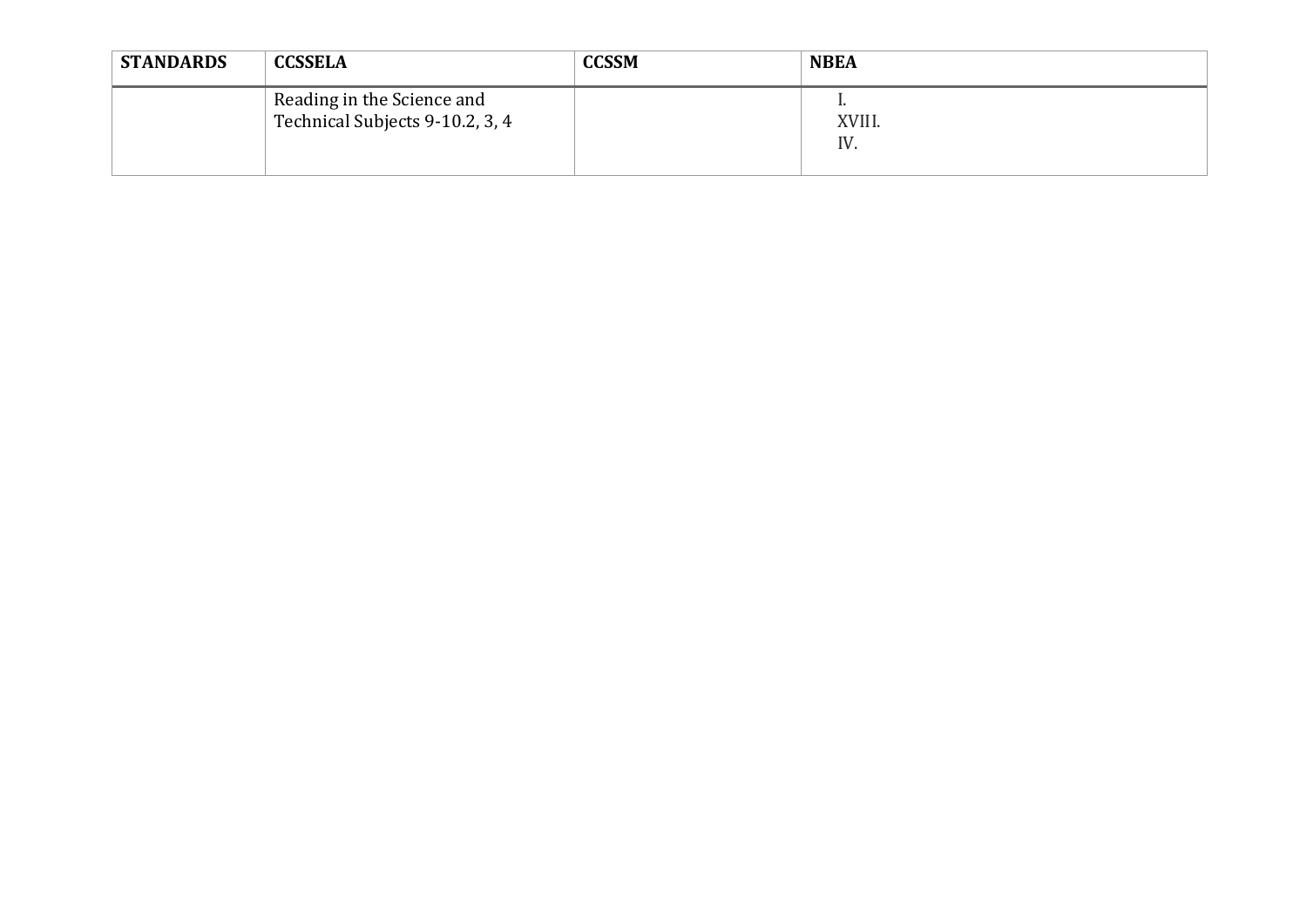| <b>ENECA HIGH SCHOOL</b><br><b>STEP</b>                                                                                                                                                                                                                                      |                                                                                       | <b>CURRICULUM MAP</b>                                                                                                                                                              |                                     | <b>BUSINESS/COMPUTER EDUCATION</b>                                                                                                                        |                                                                                      |  |
|------------------------------------------------------------------------------------------------------------------------------------------------------------------------------------------------------------------------------------------------------------------------------|---------------------------------------------------------------------------------------|------------------------------------------------------------------------------------------------------------------------------------------------------------------------------------|-------------------------------------|-----------------------------------------------------------------------------------------------------------------------------------------------------------|--------------------------------------------------------------------------------------|--|
| Unit                                                                                                                                                                                                                                                                         | <b>ESSENTIAL QUESTION</b>                                                             | <b>CONTENT</b>                                                                                                                                                                     |                                     | <b>LEARNING TARGETS</b>                                                                                                                                   |                                                                                      |  |
| Microsoft Word                                                                                                                                                                                                                                                               | * How is this digital tool<br>able to improve<br>collaboration and<br>communication?  | *Creating, Formatting, and<br>Editing a Word Document with a<br>Picture                                                                                                            |                                     | *Create, format, and edit documents<br>*Proofread, correct, and revise documents                                                                          |                                                                                      |  |
|                                                                                                                                                                                                                                                                              |                                                                                       | *Creating a Research Paper with<br>Source                                                                                                                                          |                                     |                                                                                                                                                           | *Create MLA styled research papers                                                   |  |
|                                                                                                                                                                                                                                                                              |                                                                                       | *Blackboard                                                                                                                                                                        |                                     | *Create a discussion thread                                                                                                                               | *Collaborate with groups using Blackboard                                            |  |
|                                                                                                                                                                                                                                                                              |                                                                                       |                                                                                                                                                                                    | *Proofreading marks                 |                                                                                                                                                           | *Apply proofreading marks to a partner's<br>research paper                           |  |
|                                                                                                                                                                                                                                                                              |                                                                                       | with a table                                                                                                                                                                       | <i>*Creating a Business Letters</i> |                                                                                                                                                           | *Create business letters with letterhead<br>*Create and integrate tables in Word     |  |
|                                                                                                                                                                                                                                                                              |                                                                                       | *Keyboarding Technique                                                                                                                                                             |                                     | technique<br>writings                                                                                                                                     | *Demonstrate the correct keyboarding<br>*Increase speed and decrease errors in timed |  |
| <b>FORMATIVE ASSESSMENT</b>                                                                                                                                                                                                                                                  |                                                                                       | <b>SUMMATIVE ASSESSMENT</b>                                                                                                                                                        |                                     | <b>CONTENT VOCABULARY</b>                                                                                                                                 | <b>ACADEMIC VOCABULARY</b>                                                           |  |
| * End of chapter homework<br>assignments (mc, tf, sa)<br>*Flyer projects<br>*Drawing in Word project<br>*Research papers in MLA<br>*Proofreading marks practice<br>assignment<br>*Business letter assignments<br><i>*Timed writing assessment</i><br><i>*Technique grade</i> | *Shortcut Key quiz<br>*Proofreading Marks quiz<br>*Business Letter Test<br>*Unit Test | *formatting marks<br>*Ignore all<br>*View tab<br>*wordwrap<br>*bold<br>*sizing handles<br>*rotating handles<br>*first line indent<br>*line spacing<br>*header<br>*office clipboard |                                     | *headline<br>*character<br>*font<br>*color scheme<br>*style<br>*theme<br>*research paper<br>*works cited<br>*field<br>*endnote<br>*footnote<br>*thesaurus |                                                                                      |  |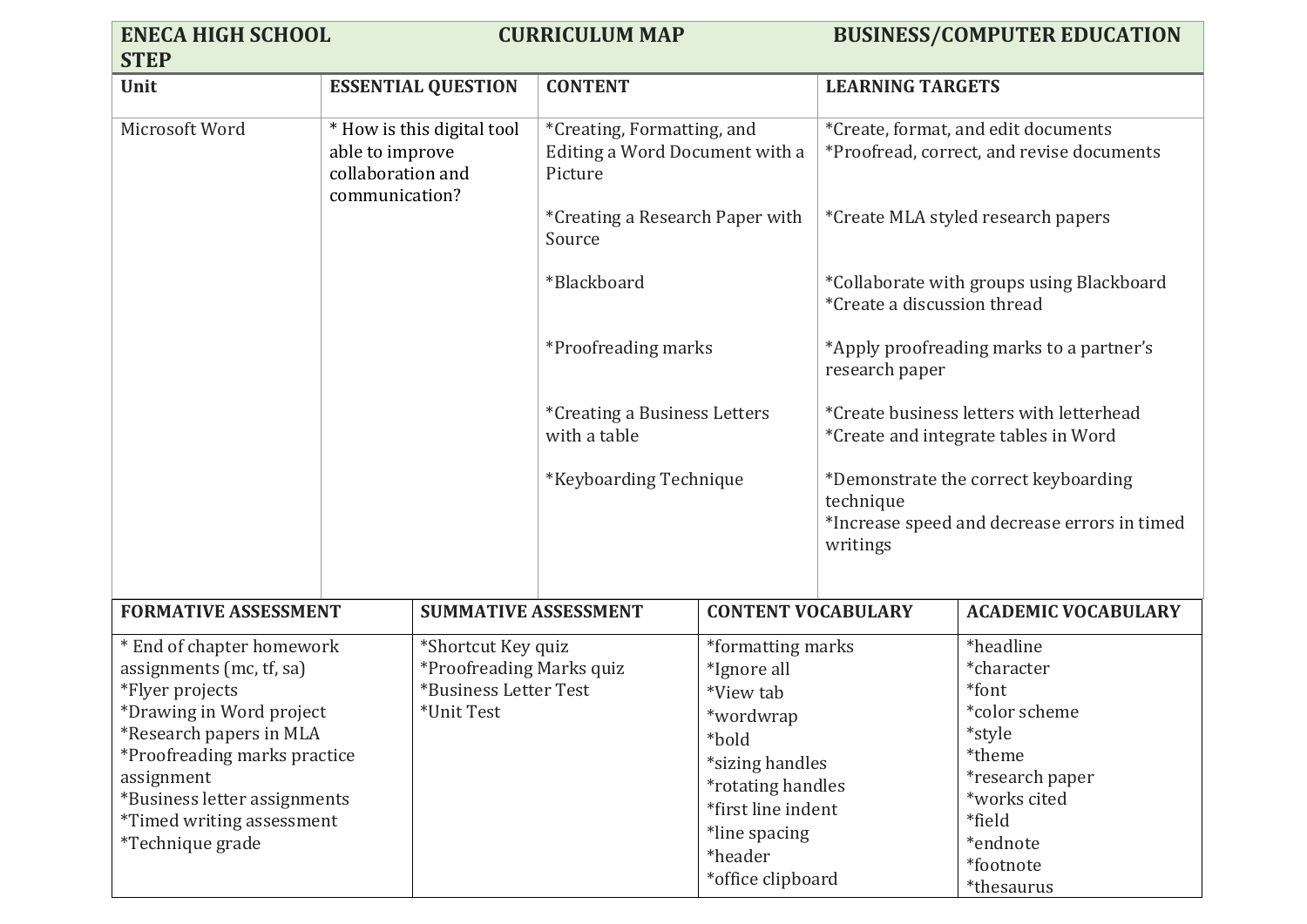|  | *note reference mark<br>*paragraph spacing<br>*building blocks<br>*drawing object<br>*autoformat<br>*autocomplete | *cell<br>*hyperlink<br><i>*table</i><br>*clipart |
|--|-------------------------------------------------------------------------------------------------------------------|--------------------------------------------------|
|--|-------------------------------------------------------------------------------------------------------------------|--------------------------------------------------|

| <b>STANDARDS</b> | <b>CCSSELA</b>                      | <b>CCSSM</b> | <b>NBEA</b>                               |
|------------------|-------------------------------------|--------------|-------------------------------------------|
|                  | Reading in the Science and          |              | VIII. Information Retrieval and Synthesis |
|                  | Technical Subjects 9-10.3, 4, and 5 |              |                                           |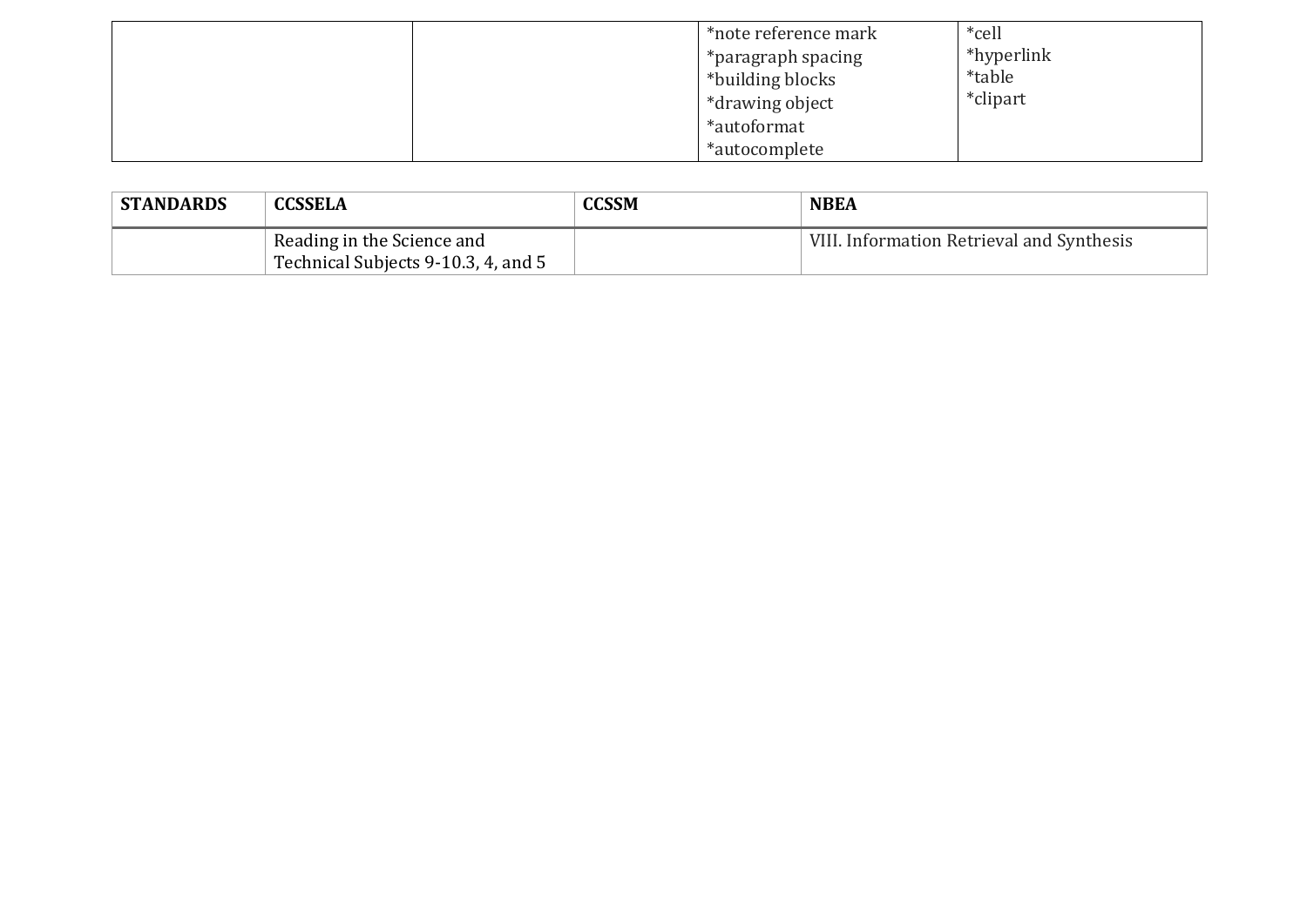| <b>SENECA HIGH SCHOOL</b>                                                                                                             |                                                                                                                             | <b>CURRICULUM MAP</b>                                         |                                                                                                                         |                                                                                                                                                                                                        | <b>BUSINESS/COMPUTER EDUCATION</b>                                                                                                                                                                                                                                                                                |                                                                                                                                    |
|---------------------------------------------------------------------------------------------------------------------------------------|-----------------------------------------------------------------------------------------------------------------------------|---------------------------------------------------------------|-------------------------------------------------------------------------------------------------------------------------|--------------------------------------------------------------------------------------------------------------------------------------------------------------------------------------------------------|-------------------------------------------------------------------------------------------------------------------------------------------------------------------------------------------------------------------------------------------------------------------------------------------------------------------|------------------------------------------------------------------------------------------------------------------------------------|
| <b>STEP</b>                                                                                                                           |                                                                                                                             |                                                               |                                                                                                                         |                                                                                                                                                                                                        |                                                                                                                                                                                                                                                                                                                   |                                                                                                                                    |
| <b>UNIT</b>                                                                                                                           | <b>ESSENTIAL QUESTION</b>                                                                                                   |                                                               | <b>CONTENT</b>                                                                                                          |                                                                                                                                                                                                        | <b>LEARNING TARGETS</b>                                                                                                                                                                                                                                                                                           |                                                                                                                                    |
| <b>Microsoft Excel</b>                                                                                                                | *What are some of the<br>worksheets and charts?<br>*How can becoming a<br>successful Excel user make<br>me more successful? | techniques used to enhance<br>and ease your ability to create | *Creating worksheets and<br>charts<br>* Formulas, Functions, and<br>Formatting<br>*Blackboard<br>*Keyboarding Technique |                                                                                                                                                                                                        | *Create and format worksheets<br>*Perform auto calculations<br>*Create and format charts<br>*Apply formulas, functions, and conditional<br>formatting to cells<br>*Create journals in Blackboard<br>*Demonstrate the correct keyboarding<br>technique<br>*Increase speed and decrease errors in timed<br>writings |                                                                                                                                    |
| <b>FORMATIVE ASSESSMENT</b>                                                                                                           |                                                                                                                             |                                                               | <b>SUMMATIVE ASSESSMENT</b>                                                                                             |                                                                                                                                                                                                        | <b>CONTENT VOCABULARY</b>                                                                                                                                                                                                                                                                                         | <b>ACADEMIC VOCABULARY</b>                                                                                                         |
| * End of chapter homework<br>assignments (mc, tf, sa)<br>*Excel projects<br><i>*Timed writing assessment</i><br>*Technique assessment |                                                                                                                             | *Unit Test<br>*M&M capstone project                           |                                                                                                                         | <i>*Range</i><br>*SUM function<br>*chart sheet<br>*category names<br>*data series<br>*function<br>*formula<br>*MAX function<br>*MIN function<br>*pixel<br>*worksheet<br>*workbook<br>*AVERAGE function |                                                                                                                                                                                                                                                                                                                   | <i>*</i> Text<br>*font<br>*font color<br>*font style<br>*font size<br>*bold<br>*order of operations<br>*columns<br>*rows<br>*cells |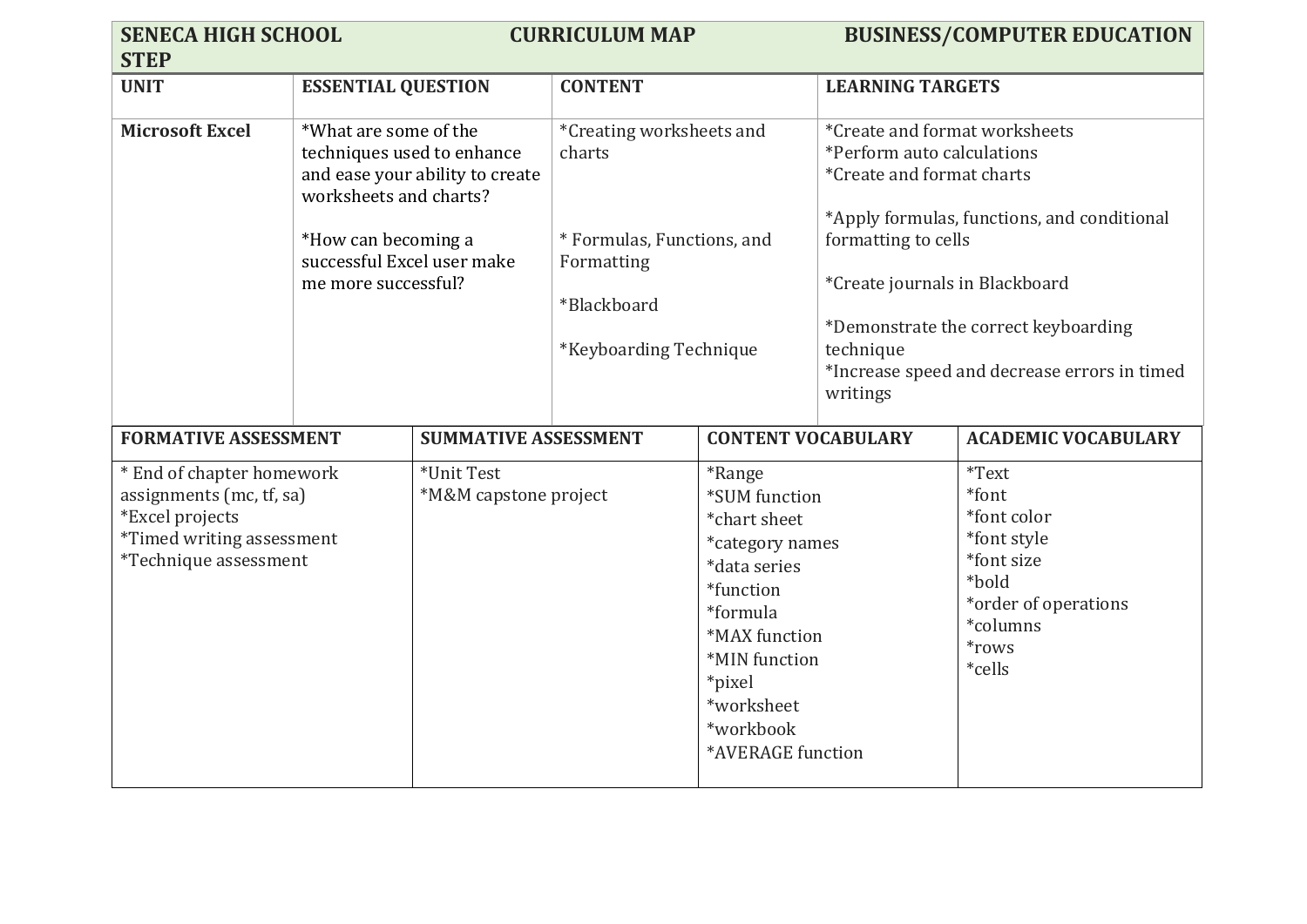| <b>STANDARDS</b> | <b>CCSSELA</b>                                                | <b>CCSSM</b> | <b>NBEA</b>       |
|------------------|---------------------------------------------------------------|--------------|-------------------|
|                  | Reading in the Science and<br>Technical Subjects 9-10.3, 4, 6 |              | .<br>IV.<br>VIII. |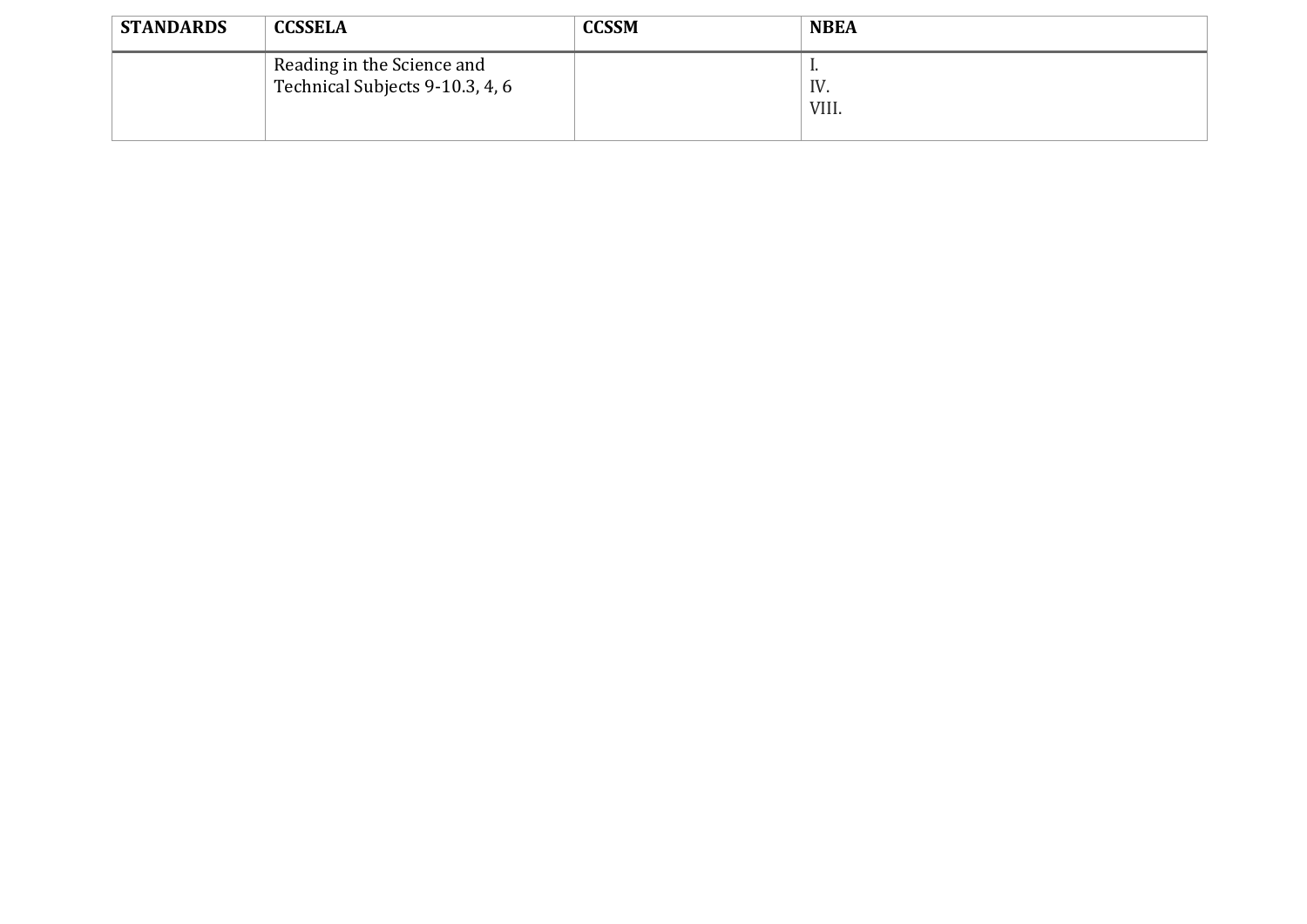| <b>SENECA HIGH SCHOOL</b><br><b>STEP</b> |                                                                             |                             | <b>CURRICULUM MAP</b>      |                  |                                                                                      | <b>BUSINESS/COMPUTER EDUCATION</b>                  |
|------------------------------------------|-----------------------------------------------------------------------------|-----------------------------|----------------------------|------------------|--------------------------------------------------------------------------------------|-----------------------------------------------------|
| <b>UNIT</b>                              |                                                                             | <b>ESSENTIAL QUESTION</b>   |                            | <b>CONTENT</b>   |                                                                                      | <b>LEARNING TARGETS</b>                             |
| <b>Study Skills</b>                      | *What skills, when acquired,<br>help us to become more                      |                             | *What are you doing now?   |                  | *Analyze the different executive functions.                                          |                                                     |
|                                          | successful?                                                                 |                             | <i>*Organization</i>       |                  |                                                                                      | *Demonstrate organizational skills in the classroom |
|                                          | *What skills are areas of<br>strength and what areas can I<br>improve upon? |                             | <i>*Time Management</i>    |                  | *Explain the importance of effective time<br>management                              |                                                     |
|                                          |                                                                             |                             | *Planning and Prioritizing |                  | *Explain how the use of agenda books and other<br>planning tools can help prioritize |                                                     |
|                                          |                                                                             |                             | *Communication             |                  | *Describe the importance of effective<br>communication                               |                                                     |
| <b>FORMATIVE ASSESSMENT</b>              |                                                                             | <b>SUMMATIVE ASSESSMENT</b> |                            |                  | <b>CONTENT VOCABULARY</b>                                                            | <b>ACADEMIC VOCABULARY</b>                          |
| * Study Skills Survey                    |                                                                             | *Unit Test                  |                            | *study skills    |                                                                                      | *organization                                       |
| *Journalize survey findings              |                                                                             |                             |                            | *task completion |                                                                                      | *time management                                    |
| *Planning and Prioritizing action        |                                                                             |                             |                            | *self-awareness  |                                                                                      | *stress                                             |
| plan                                     |                                                                             |                             |                            |                  |                                                                                      | *memory                                             |
| *Communicating with teachers<br>activity |                                                                             |                             |                            |                  | *planning<br>*learning styles                                                        |                                                     |
|                                          |                                                                             |                             |                            |                  |                                                                                      | *communication                                      |
|                                          |                                                                             |                             |                            |                  |                                                                                      | *prioritizing                                       |
|                                          |                                                                             |                             |                            |                  |                                                                                      | *procrastination                                    |
|                                          |                                                                             |                             |                            |                  |                                                                                      |                                                     |

| <b>STANDARDS</b> | <b>CCSSELA</b>                                             | <b>CCSSM</b> | <b>NBEA</b> |
|------------------|------------------------------------------------------------|--------------|-------------|
|                  | Reading in the Science and<br>Technical Subjects 9-10.1, 2 |              |             |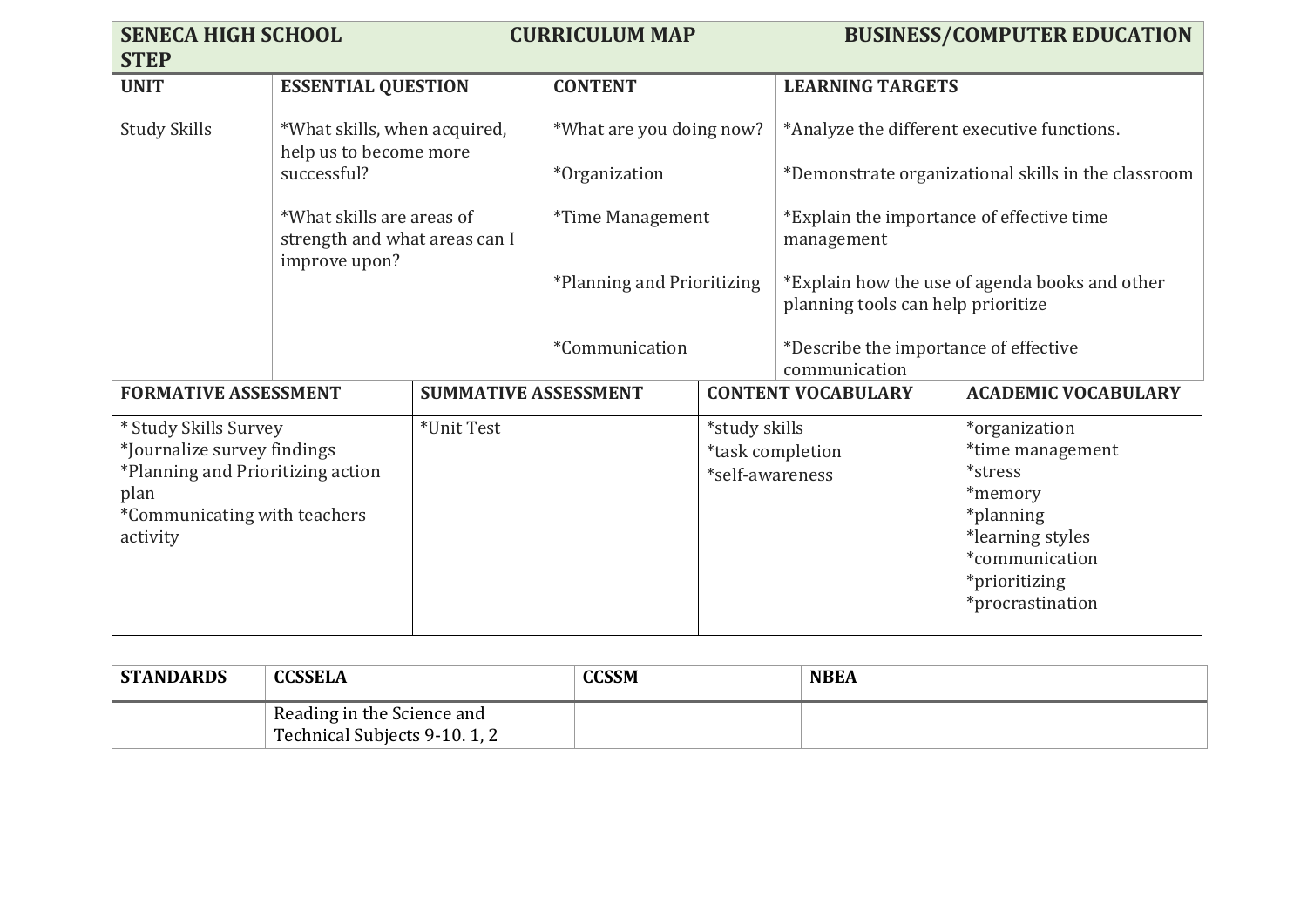| <b>SENECA HIGH SCHOOL</b><br><b>STEP</b>                                                           |                                                                                                                                                                                                                |                                                                                                                         | <b>CURRICULUM MAP</b>                                                    |                                                                                 |                                                                                                                                                                                                                                                                                                                                                           | <b>BUSINESS/COMPUTER EDUCATION</b> |
|----------------------------------------------------------------------------------------------------|----------------------------------------------------------------------------------------------------------------------------------------------------------------------------------------------------------------|-------------------------------------------------------------------------------------------------------------------------|--------------------------------------------------------------------------|---------------------------------------------------------------------------------|-----------------------------------------------------------------------------------------------------------------------------------------------------------------------------------------------------------------------------------------------------------------------------------------------------------------------------------------------------------|------------------------------------|
| <b>UNIT</b>                                                                                        | <b>ESSENTIAL QUESTION</b>                                                                                                                                                                                      |                                                                                                                         | <b>CONTENT</b>                                                           |                                                                                 | <b>LEARNING TARGETS</b>                                                                                                                                                                                                                                                                                                                                   |                                    |
| Google Drive                                                                                       | *What are the<br>advantages/disadvantages as<br>well as the<br>similarities/differences of using<br>Google Drive vs Microsoft?<br>*When may you use Google<br>Drive in your future schooling<br>and/or career? |                                                                                                                         | * Getting started<br>* Google Docs<br>* Google Sheets<br>* Google Slides |                                                                                 | *Create, save, and share documents, sheets, and<br>slides<br>*Open, import, and export docs, sheets, and slides<br>*Format and edit letters and reports, sheets, &<br>slides<br>*Format text and font effects<br><i>*Create lists and tables</i><br>*Create charts, formulas, and functions with Sheets<br>*Sort data<br>*Collaborate with other students |                                    |
| <b>FORMATIVE ASSESSMENT</b>                                                                        |                                                                                                                                                                                                                | <b>SUMMATIVE ASSESSMENT</b>                                                                                             |                                                                          |                                                                                 | <b>CONTENT VOCABULARY</b>                                                                                                                                                                                                                                                                                                                                 | <b>ACADEMIC VOCABULARY</b>         |
| <i>*Google Docs Assignments</i><br>*Google Sheets Assignments<br><i>*Google Slides Assignments</i> |                                                                                                                                                                                                                | *Final project collaborating with<br>another student (Fast Food Fun--<br>Using all programs)<br>*Google Drive Unit Test |                                                                          | <i>*Google Drive</i><br><i>*Google Docs</i><br>*Google Sheets<br>*Google Slides |                                                                                                                                                                                                                                                                                                                                                           | *Collaborate<br>*Import<br>*Export |

| <b>STANDARDS</b> | <b>CCSSELA</b>                                              | <b>CCSSM</b> | <b>NBEA</b>                                                                                                                                                         |
|------------------|-------------------------------------------------------------|--------------|---------------------------------------------------------------------------------------------------------------------------------------------------------------------|
|                  | Reading in the Science and<br>Technical Subjects 9-10. 1, 2 |              | <b>Impact on Society</b><br><b>Input Technologies</b><br>IV.<br>VIII. Information Retrieval and Synthesis<br>XVII. Information Technology and Business<br>Functions |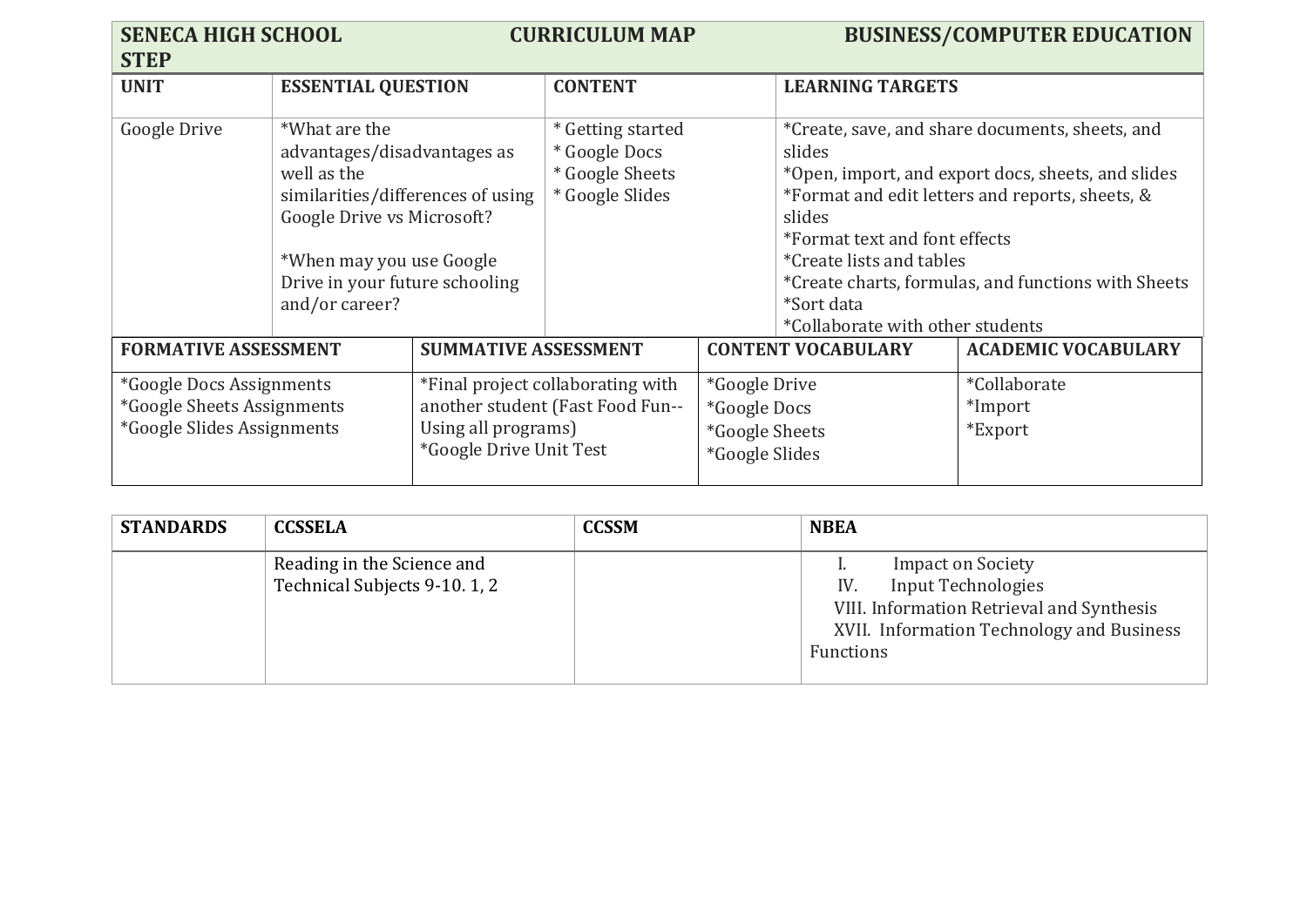| <b>SENECA HIGH SCHOOL</b><br><b>STEP</b>                                                           |                                                                                             | <b>CURRICULUM MAP</b>       |                                                                                            |                                                                                                                          | <b>BUSINESS/COMPUTER EDUCATION</b>                                                                                            |                                             |
|----------------------------------------------------------------------------------------------------|---------------------------------------------------------------------------------------------|-----------------------------|--------------------------------------------------------------------------------------------|--------------------------------------------------------------------------------------------------------------------------|-------------------------------------------------------------------------------------------------------------------------------|---------------------------------------------|
| <b>UNIT</b>                                                                                        | <b>ESSENTIAL QUESTION</b>                                                                   |                             | <b>CONTENT</b>                                                                             |                                                                                                                          | <b>LEARNING TARGETS</b>                                                                                                       |                                             |
| <b>Bullying</b>                                                                                    | *What is bullying and how can<br>we deal with it as a school in a<br>positive, healthy way? |                             | *Different types of<br>bullying<br>*people involved in<br>bullying<br>*Preventing bullying |                                                                                                                          | *Explain the different types of bullying<br>*Investigate different schools bully policy<br>*Create a plan to prevent bullying |                                             |
| <b>FORMATIVE ASSESSMENT</b>                                                                        |                                                                                             | <b>SUMMATIVE ASSESSMENT</b> |                                                                                            |                                                                                                                          | <b>CONTENT VOCABULARY</b>                                                                                                     | <b>ACADEMIC VOCABULARY</b>                  |
| *Bully survey<br>*Bully Journal on Blackboard<br><i>*Team Bully PowerPoint</i><br>*Bully scenarios |                                                                                             | *Bully Test                 |                                                                                            | *bystander<br>*victim<br>*bully<br>*cyberbullying<br>*Reactive Bully<br>*Cyber Bully<br>*Physical Bully<br>*Verbal Bully | *Relational Bully                                                                                                             | *abusive<br>*plan<br>*policy<br>*prevention |

| <b>STANDARDS</b> | <b>CCSSELA</b>                                             | <b>CCSSM</b> | <b>NBEA</b> |
|------------------|------------------------------------------------------------|--------------|-------------|
|                  | Reading in the Science and<br>Technical Subjects 9-10.1, 2 |              |             |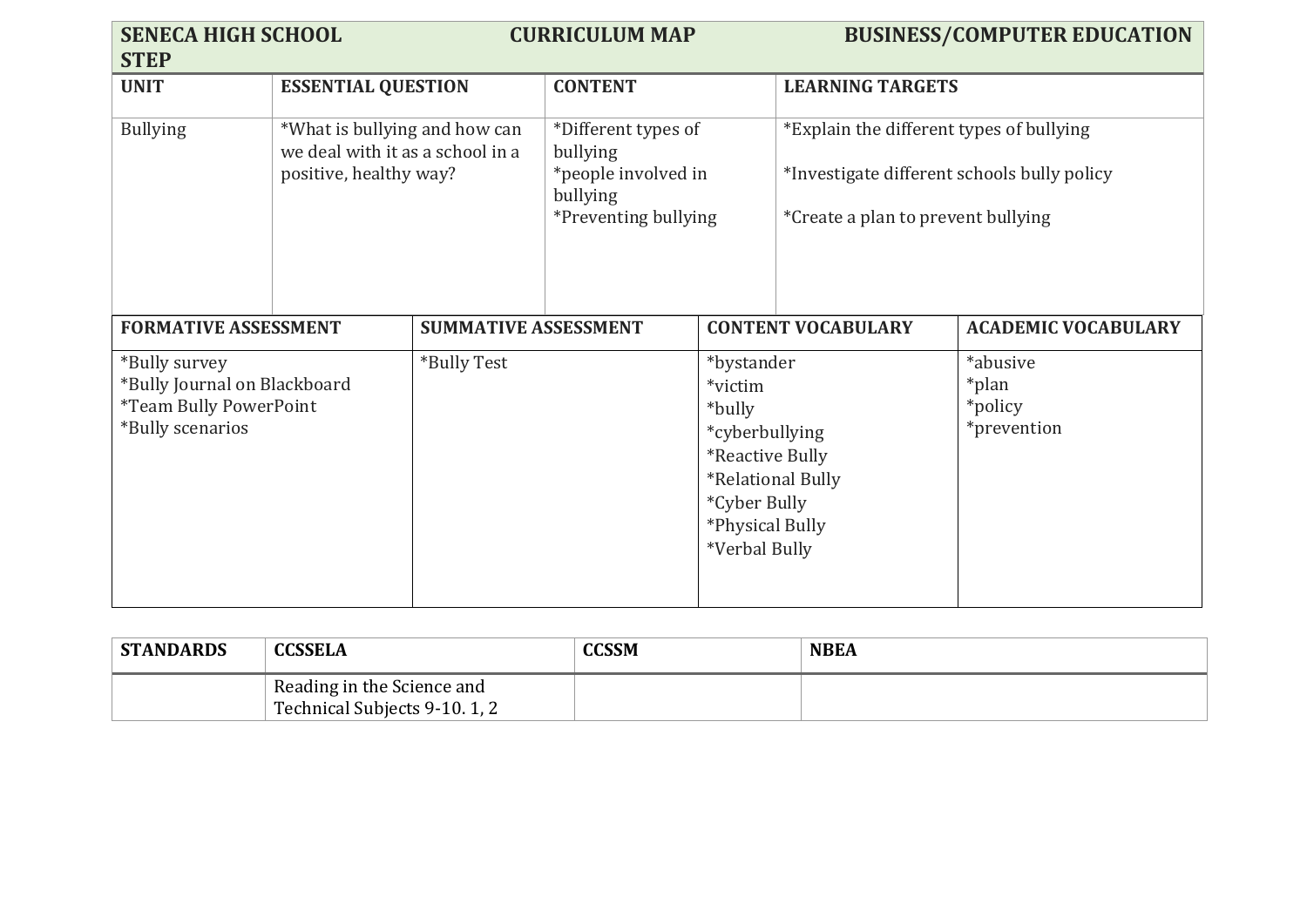| <b>SENECA HIGH SCHOOL</b><br><b>STEP</b>                                                                                                                    |                                                          |                                        | <b>CURRICULUM MAP</b>                                                                                             |                                                                                                 |                                                                                                                                                                                       | <b>BUSINESS/COMPUTER EDUCATION</b>                                |
|-------------------------------------------------------------------------------------------------------------------------------------------------------------|----------------------------------------------------------|----------------------------------------|-------------------------------------------------------------------------------------------------------------------|-------------------------------------------------------------------------------------------------|---------------------------------------------------------------------------------------------------------------------------------------------------------------------------------------|-------------------------------------------------------------------|
| <b>UNIT</b>                                                                                                                                                 | <b>ESSENTIAL QUESTION</b>                                |                                        | <b>CONTENT</b>                                                                                                    |                                                                                                 | <b>LEARNING TARGETS</b>                                                                                                                                                               |                                                                   |
| Careers                                                                                                                                                     | *How can I prepare myself to<br>follow my career choice? |                                        | *Skills and personality<br>assessments<br><i>*Career Exploration</i><br>*Job Applications,<br>Resumes, Interviews |                                                                                                 | *Analyze assessments to match careers<br>*Research different career choices<br>*Create resumes and cover letters for future<br>careers<br>*Describe the importance of career planning |                                                                   |
| <b>FORMATIVE ASSESSMENT</b>                                                                                                                                 |                                                          | <b>SUMMATIVE ASSESSMENT</b>            |                                                                                                                   | <b>CONTENT VOCABULARY</b>                                                                       | <b>ACADEMIC VOCABULARY</b>                                                                                                                                                            |                                                                   |
| * Career Matchmaker and Skills<br>assessment<br><i>*Create a journal of your career</i><br>choice<br><i>*Career Cruising worksheets</i><br>*Mock Interviews |                                                          | *Final project on top career<br>choice |                                                                                                                   | *job application<br><i>*resume</i><br>*interviews<br>*job<br>*career<br><i>*career planning</i> |                                                                                                                                                                                       | *Wages<br>*skills<br><i>*personality</i><br>*lifestyle<br>*values |

| <b>STANDARDS</b> | <b>CCSSELA</b>                                              | <b>CCSSM</b> | <b>NBEA</b> |
|------------------|-------------------------------------------------------------|--------------|-------------|
|                  | Reading in the Science and<br>Technical Subjects 9-10, 1, 2 |              |             |